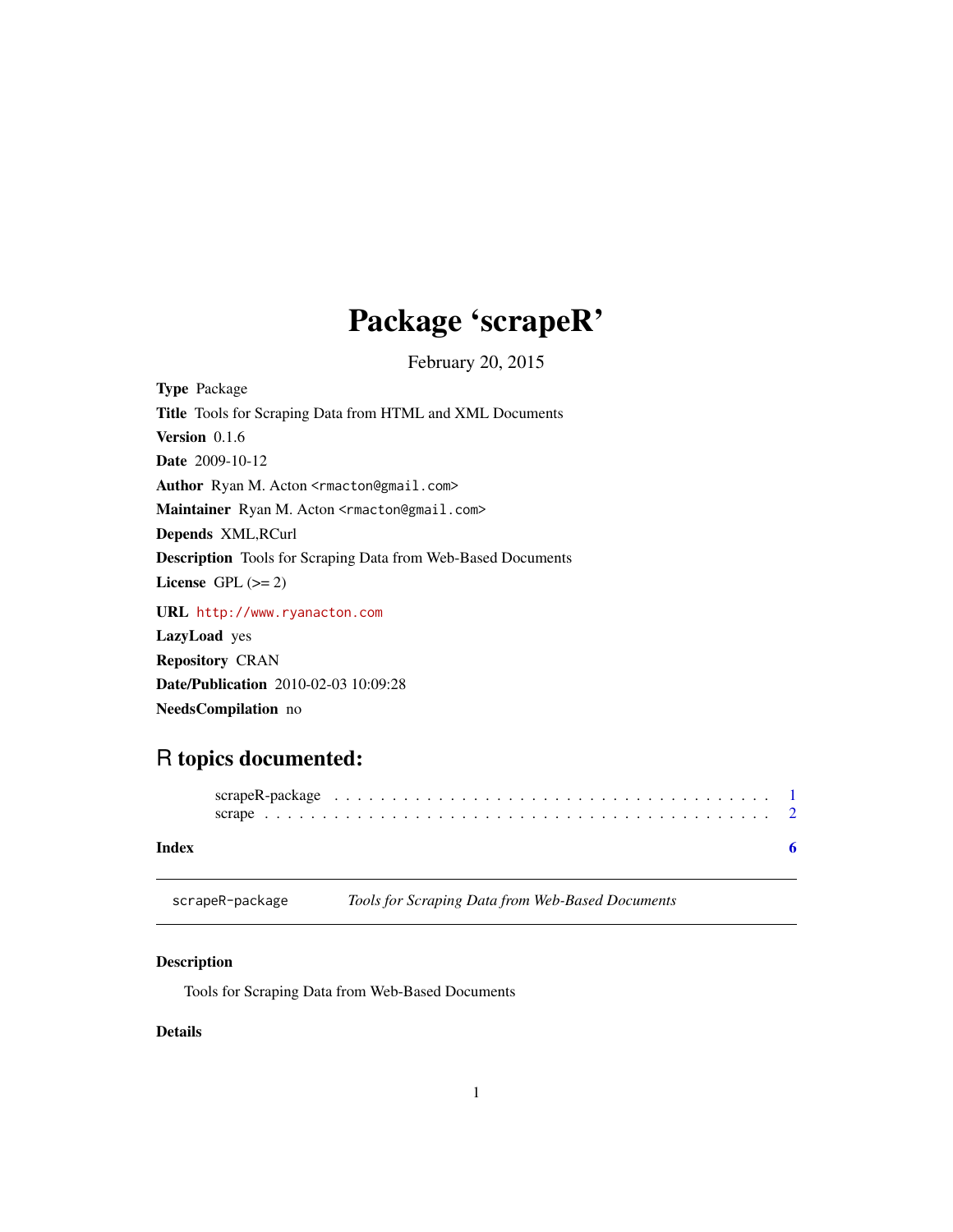<span id="page-1-0"></span>2 scrape and the contract of the contract of the contract of the contract of the contract of the contract of the contract of the contract of the contract of the contract of the contract of the contract of the contract of t

| Package:  | scrapeR     |
|-----------|-------------|
| Type:     | Package     |
| Version:  | 0.1.6       |
| Date:     | 2009-11-10  |
| License:  | $GPL (= 2)$ |
| LazyLoad: | yes         |

#### Author(s)

Ryan M. Acton <rmacton@gmail.com> <http://www.ryanacton.com>

#### References

Duncan Temple Lang. (2009). XML: Tools for parsing and generating XML within R and S-Plus. <http://CRAN.R-project.org/package=XML>.

Duncan Temple Lang. (2009). RCurl: General network (HTTP/FTP/...) client interface for R. <http://CRAN.R-project.org/package=RCurl>.

| scrape | A Tool For Scraping and Parsing HTML and XML Documents From |  |
|--------|-------------------------------------------------------------|--|
|        | the Web                                                     |  |

#### Description

This function assists the user with retrieving HTML and XML files, parsing their contents, and diagnosing potential errors that may have occurred along the way.

#### Usage

```
scrape(url=NULL,object=NULL,file=NULL,chunkSize=50,maxSleep=5,
userAgent=unlist(options("HTTPUserAgent")),follow=FALSE,
headers=TRUE,parse=TRUE,isXML=FALSE,.encoding=integer(),
verbose=FALSE)
```
#### Arguments

| url    | a vector of URLs, each as a character string. Either the url, object, or the file<br>parameter must be provided.                                                                                                                                                                                                                                                                                                                                                           |
|--------|----------------------------------------------------------------------------------------------------------------------------------------------------------------------------------------------------------------------------------------------------------------------------------------------------------------------------------------------------------------------------------------------------------------------------------------------------------------------------|
| object | character; the name of an R object that contains the raw source code of an HTML<br>or XML. This parameter is likely useful when a previous call to scrape simply<br>gathered document source code, followed redirects, and/or returned the headers,<br>thus allowing the user to inspect the output first for potential problems before<br>deciding to parse it into an R-friendly tree-like structure. Either the object, url,<br>or the file parameter must be provided. |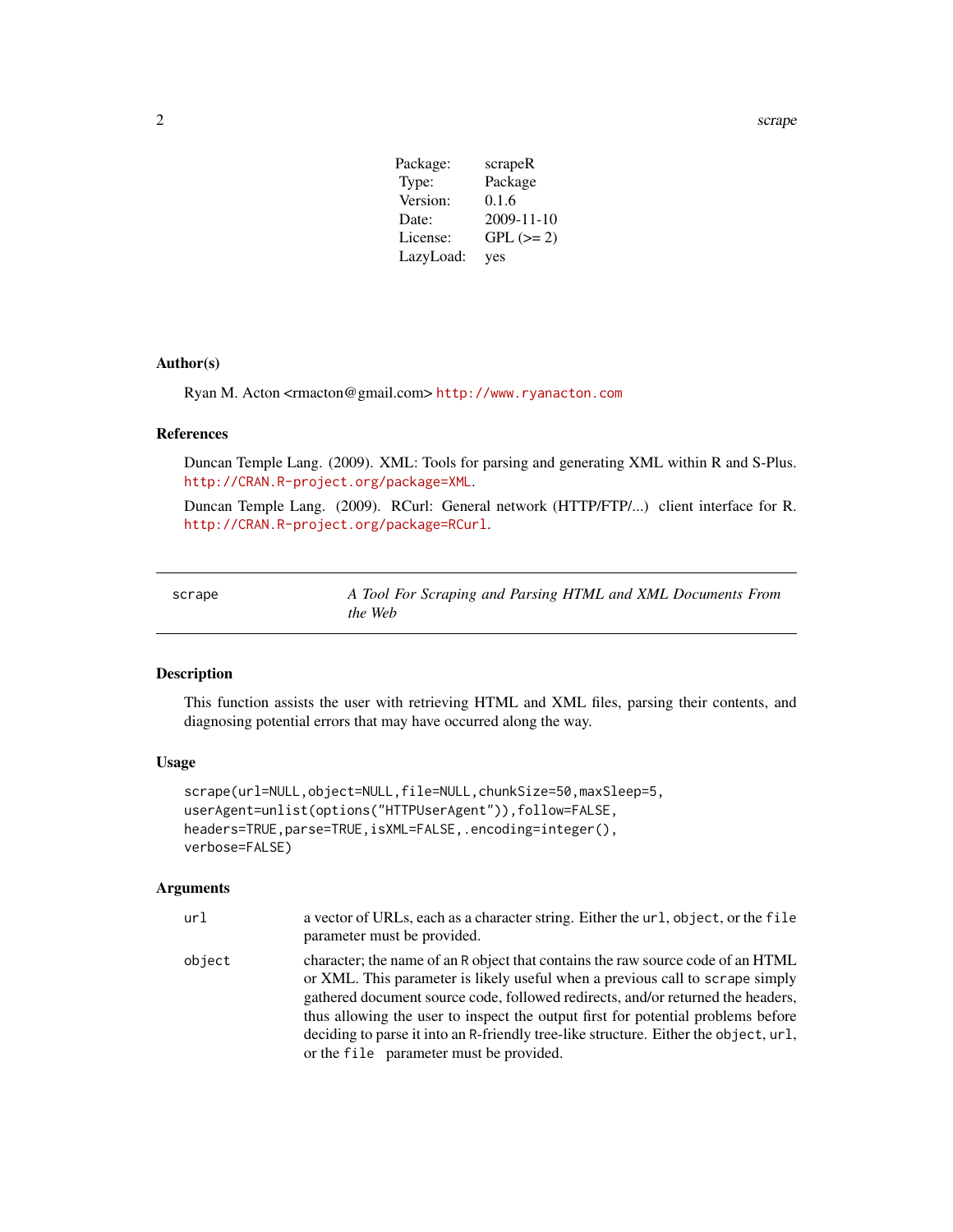#### <span id="page-2-0"></span>scrape 3

| file      | a vector of paths to local files, as a character string. Either the file, url, or the<br>object parameter must be provided.                                                                                                                                                                                                                                                                                                                                                                                                                                                                                                                                                                                                               |
|-----------|-------------------------------------------------------------------------------------------------------------------------------------------------------------------------------------------------------------------------------------------------------------------------------------------------------------------------------------------------------------------------------------------------------------------------------------------------------------------------------------------------------------------------------------------------------------------------------------------------------------------------------------------------------------------------------------------------------------------------------------------|
| chunkSize | integer; if a vector of urls is supplied whose size is greater than the value of<br>chunkSize, the urls will be split into chunks of size chunkSize. By splitting<br>the urls into chunks, the number of simultaneous HTTP requests is reduced,<br>thus placing less burden on the server. The default value of chunkSize is 50. It<br>is not recommended that one specifies a value of chunkSize larger than 100.                                                                                                                                                                                                                                                                                                                        |
| maxSleep  | integer; if the vector of urls is larger than the value of chunkSize, the function<br>will "sleep" for ceiling(runif(1,min=0,max=maxSleep)) seconds between<br>chunks. It is often helpful to use a sleep parameter when making repeated HTTP<br>requests so as to not overwhelm the servers with gapless sequential requests.<br>The default value for this parameter is 5.                                                                                                                                                                                                                                                                                                                                                              |
| userAgent | the User-Agent HTTP header that is supplied with any HTTP requests made by<br>this function. This header is used to identify your HTTP calls to the host server.<br>It is strongly recommended that one uses an informative User-Agent header, per-<br>haps with a link to one's email or web address. This information may prove help-<br>ful to system administrators when they are unsure of the legitimacy your HTTP<br>requests, as it provides them a way of contacting you. See the URL reference for<br>"User-Agent" headers below for more information. By default, the User-Agent<br>header is assigned the value given by unlist (options ("HTTPUserAgent")),<br>but the user is encouraged to construct a customized version. |
| follow    | logical; should these HTTP requests follow URL redirects if they are encoun-<br>tered? Here, redirection will only occur with HTTP requests for which the status<br>code is of the 3xx type (see the reference to HTTP status codes below). This pa-<br>rameter is only meaningful if the url parameter is supplied. The default value<br>for this parameter is FALSE.                                                                                                                                                                                                                                                                                                                                                                    |
| headers   | logical; should these HTTP requests retrieve the resulting HTTP headers? This<br>parameter is only meaningful if the url parameter is supplied. The default value<br>for this parameter is FALSE.                                                                                                                                                                                                                                                                                                                                                                                                                                                                                                                                         |
| parse     | logical, should the url or file vectors be parsed into R-friendly tree-like struc-<br>tures? See xmlTreeParse for more information about this feature and how the<br>object is returned. If parse==TRUE, this tree-like structure is easily navigable<br>using the XPath language (see the corresponding url reference provided below<br>and the help page for xpathSApply). The default value for this parameter is<br>TRUE.                                                                                                                                                                                                                                                                                                             |
| isXML     | logical; do the url or file vectors point to well-formed XML files? See xmlTreeParse<br>for the differences between parsing XML and HTML documents. The default<br>value for this parameter is FALSE.                                                                                                                                                                                                                                                                                                                                                                                                                                                                                                                                     |
| .encoding | integer or a string; identifies the encoding of the retrieved content. See getURL<br>for more information.                                                                                                                                                                                                                                                                                                                                                                                                                                                                                                                                                                                                                                |
| verbose   | logical; shall the function print extra information to the console? The default<br>value for this parameter is FALSE.                                                                                                                                                                                                                                                                                                                                                                                                                                                                                                                                                                                                                     |

#### Value

If url or file is supplied, then either the raw source code of the urls (files) is returned as a list of (potentially long) character vectors (when parse==FALSE), or a list of R-friendly tree-like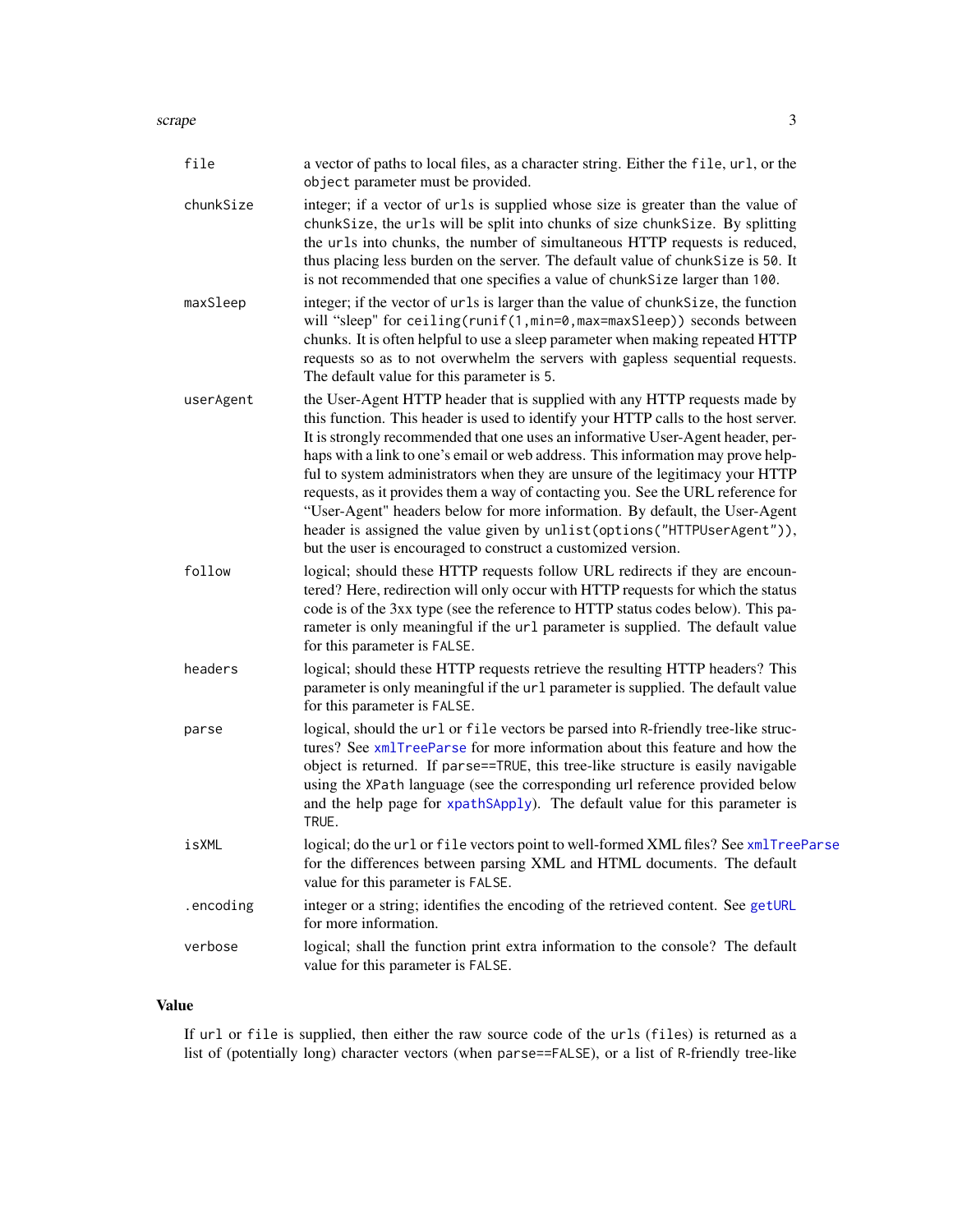structures of the documents is returned (when parse==TRUE). If object is supplied, then either the raw source code contained within the object is returned as a list object of (potentially long) character strings (when parse==FALSE), or a list object of R-friendly tree-like structures for the documents is returned (when parse==TRUE). If url or object are supplied, the resulting object may have the following attributes:

| redirect.URL | the destination URLs that resulted from a series of redirects, if they occurred;<br>else NA. This is only returned if follow==TRUE. |
|--------------|-------------------------------------------------------------------------------------------------------------------------------------|
| headers      | the HTTP headers resulting from these HTTP requests. These are only returned<br>if headers==TRUE.                                   |

#### Author(s)

Ryan M. Acton <racton@uci.edu> <http://www.ryanacton.com>

#### References

Duncan Temple Lang. (2009). XML: Tools for parsing and generating XML within R and S-Plus. <http://CRAN.R-project.org/package=XML>.

Duncan Temple Lang. (2009). RCurl: General network (HTTP/FTP/...) client interface for R. <http://CRAN.R-project.org/package=RCurl>.

Information about HTTP status codes: [http://www.w3.org/Protocols/rfc2616/rfc2616-sec10](http://www.w3.org/Protocols/rfc2616/rfc2616-sec10.html). [html](http://www.w3.org/Protocols/rfc2616/rfc2616-sec10.html).

Information about User-Agent headers: [http://www.w3.org/Protocols/rfc2616/rfc2616-sec1](http://www.w3.org/Protocols/rfc2616/rfc2616-sec14.html#sec14.43)4. [html#sec14.43](http://www.w3.org/Protocols/rfc2616/rfc2616-sec14.html#sec14.43).

Information about the XPath language: <http://www.w3schools.com/XPath/default.asp>.

#### Examples

```
## Not run:
## Example 1. Getting all of the package names available for download
## from CRAN (http://cran.r-project.org/web/packages/)
# First, pull in the page's source code, check for (and follow) a page redirection,
# and retrieve the headers before deciding to parse the code.
pageSource<-scrape(url="http://cran.r-project.org/web/packages/",headers=TRUE,
parse=FALSE)
# Second, inspect the headers to ensure a status code of 200, which means the page
# was served properly. If okay, then parse the object into an XML tree and retrieve
# all of the package names.
if(attributes(pageSource)$headers["statusCode"]==200) {
page<-scrape(object="pageSource")
xpathSApply(page,"//table//td/a",xmlValue)
} else {
cat("There was an error with the page. \n")
}
## End(Not run)
```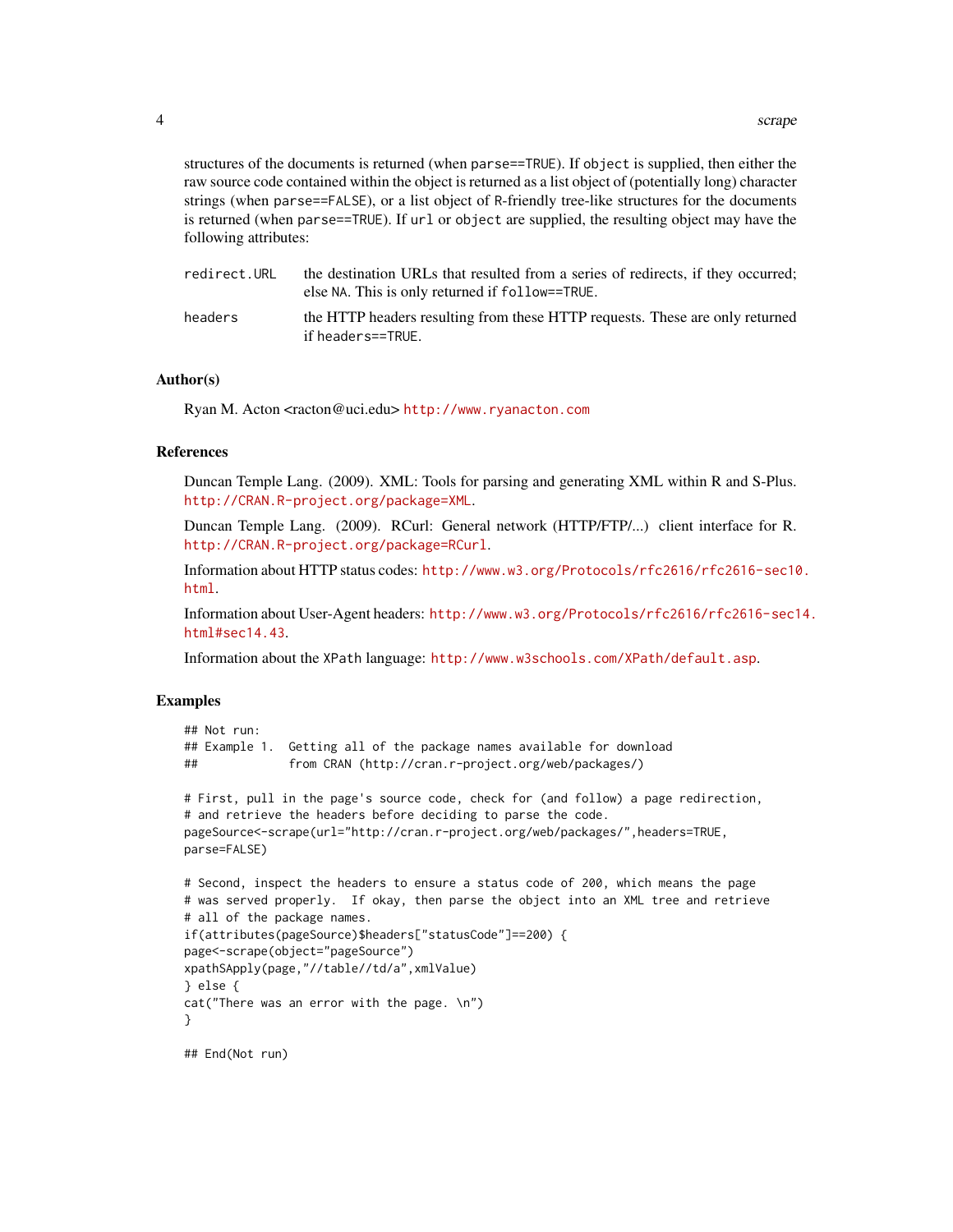#### scrape 5 and 5 and 5 and 5 and 5 and 5 and 5 and 5 and 5 and 5 and 5 and 5 and 5 and 5 and 5 and 5 and 5 and 5

## Example 2. Parsing a local XML file, then pulling out information of interest

# First, locate and parse the demo recipe file supplied with this package fileToLoad<-system.file("recipe.xml",package="scrapeR") mmmCookies<-scrape(file=fileToLoad,isXML=TRUE)

# Next, retrieve the names of the dry ingredients that I'll need to buy xpathSApply(mmmCookies[[1]],"//recipe/ingredient[@type='dry']/item",xmlValue)

```
# Next, remind myself how much flour is needed
paste(xpathSApply(mmmCookies[[1]],"//item[.='flour']/preceding-sibling::amount",
xmlValue),xpathSApply(mmmCookies[[1]],"//item[.='flour']/
preceding-sibling::unit",xmlValue))
```

```
# Finally, remind myself who the author of this recipe is
xpathSApply(mmmCookies[[1]],"//recipe",xmlGetAttr,"from")
```